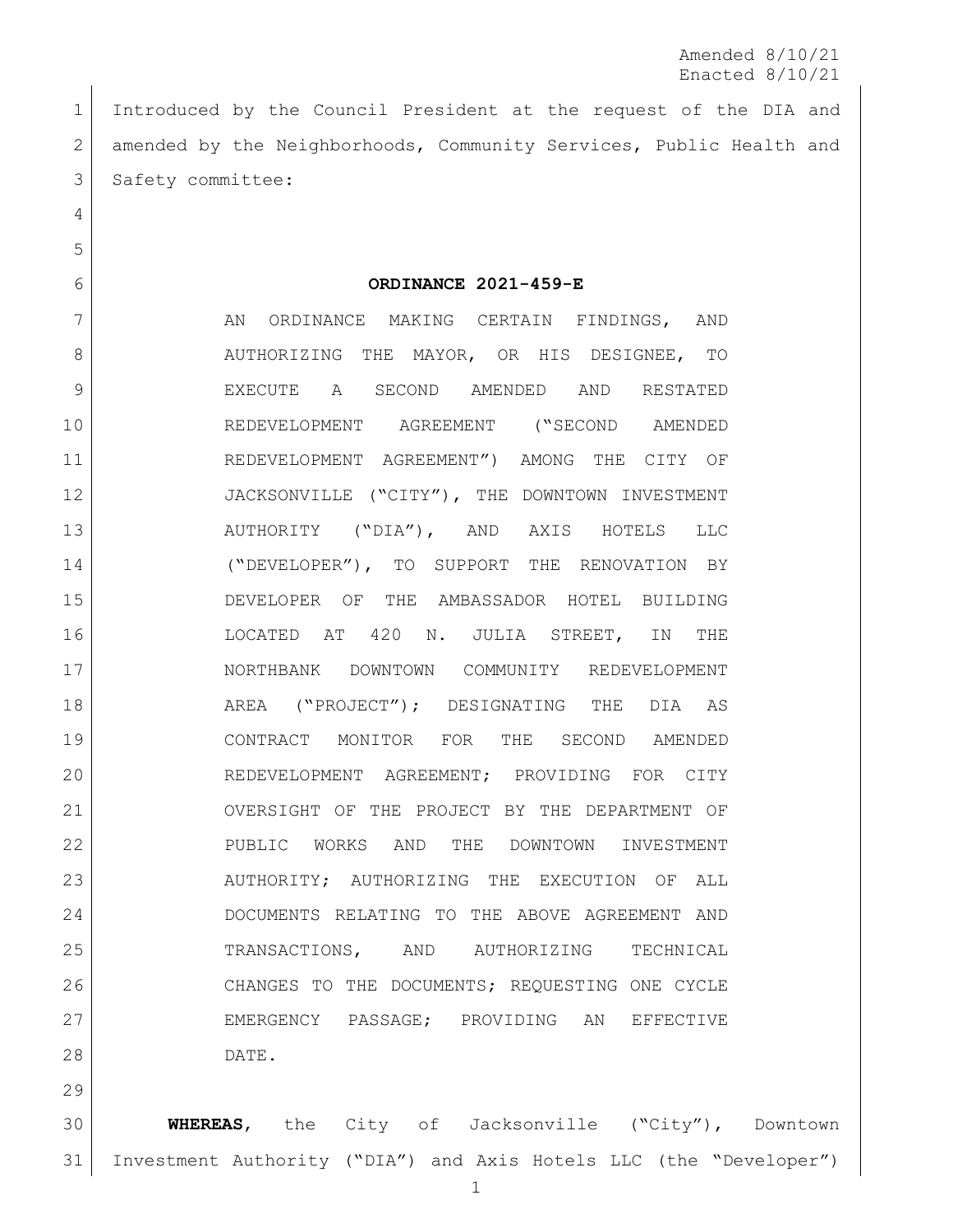previously entered into that certain Redevelopment Agreement dated 2 March 26, 2019 (the "Prior Agreement"), pursuant to which the City and DIA, as applicable, were to provide a \$1,500,000 Historic Preservation Trust Fund Grant and an up to \$4,900,000 REV Grant to the Developer upon the substantial completion of the renovation of the Ambassador Hotel Building and construction of approximately 220 7 units of multi-family market rate housing; and

 **WHEREAS**, subsequently, City, DIA and Developer entered into that certain Amended and Restated Redevelopment Agreement dated June 25, 2020, as authorized by 2020-230-E (the "Amended Agreement"), to amend the scope of the Project to: (i) exclude the construction of the approximately 220 units of multifamily market rate housing and structured parking facility; (ii) remove the obligation of the DIA to provide a \$4,900,000 REV Grant related to the same; and (iii) implement those other terms and conditions as 16 set forth in the Amended Agreement; and

 **WHEREAS**, at the request of the Developer the CEO of the DIA granted extensions to the Performance Schedule extending each of the Commencement of Construction Date and Building Improvements Completion Date, due in part to delays in obtaining financing for the Project, and by action of the DIA Board the Commencement of 22 Construction Date has been extended to July 31, 2021; and

 **WHEREAS**, the DIA has no further authority to extend the Performance Schedule and given the extensions to the Commencement 25 of Construction Date, the Developer has requested and the DIA has agreed, subject to Council approval, to extend the Building Improvements Completion Date from May 2, 2022 to December 31, 2022 to provide a reasonable time frame for the Developer to Substantially Complete the Project in accordance with the terms and conditions set forth in the Second Amended and Restated Agreement placed **On File** with the Legislative Services Division; and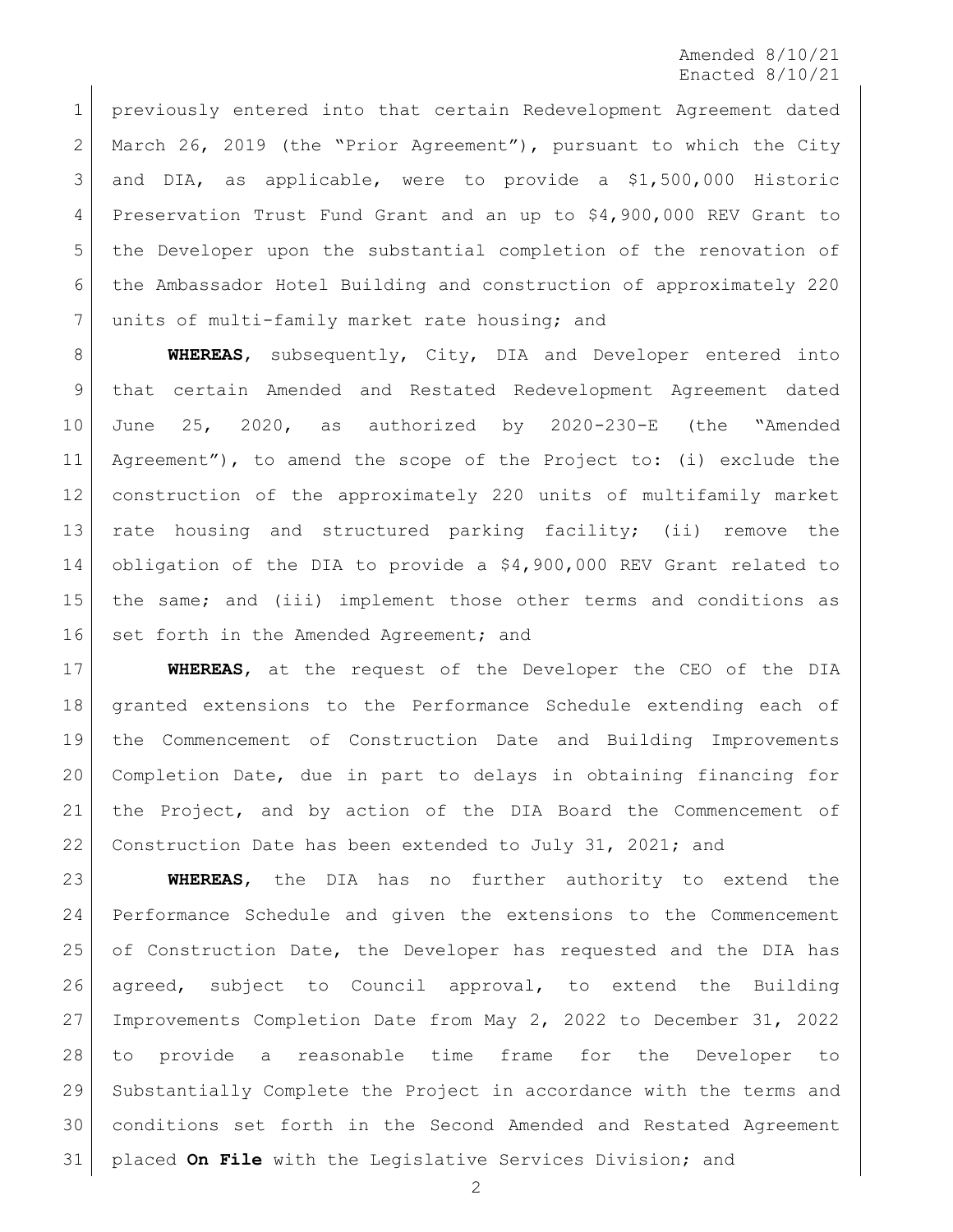**WHEREAS,** the Project is consistent with the DIA BID Plan, and furthers Redevelopment Goal 1 (Reinforce Downtown as the City's unique epicenter for business, history, culture, education and 4 entertainment); and

 **WHEREAS**, on June 17, 2021, the DIA approved a resolution to enter into the Second Amended and Restated Redevelopment Agreement, said Resolution being attached hereto as **Exhibit 1;** and

 **WHEREAS**, it has been determined to be in the interest of the City to enter into the Second Amended Redevelopment Agreement and 10 approve of and adopt the matters set forth in this Ordinance; now, therefore,

**BE IT ORDAINED** by the Council of the City of Jacksonville:

 **Section 1. Second Amended and Restated Redevelopment Agreement Approved.** The Mayor (or his authorized designee) and the Corporation Secretary are hereby authorized to execute and deliver the Amended and Restated Redevelopment Agreement (the "Second Amended Redevelopment Agreement") substantially in the form placed **On File** with the Legislative Services Division (with such "technical" changes as herein authorized), for the purpose of implementing the recommendations of the DIA as further described in 21 | the Second Amended Redevelopment Agreement.

 The Second Amended Redevelopment Agreement may include such additions, deletions and changes as may be reasonable, necessary and incidental for carrying out the purposes thereof, as may be acceptable to the Mayor, or his designee, with such inclusion and acceptance being evidenced by execution of the Second Amended Redevelopment Agreement by the Mayor or his designee. No modification to the Second Amended Redevelopment Agreement may increase the financial obligations or the liability of the City or DIA and any such modification shall be technical only and shall be subject to appropriate legal review and approval of the General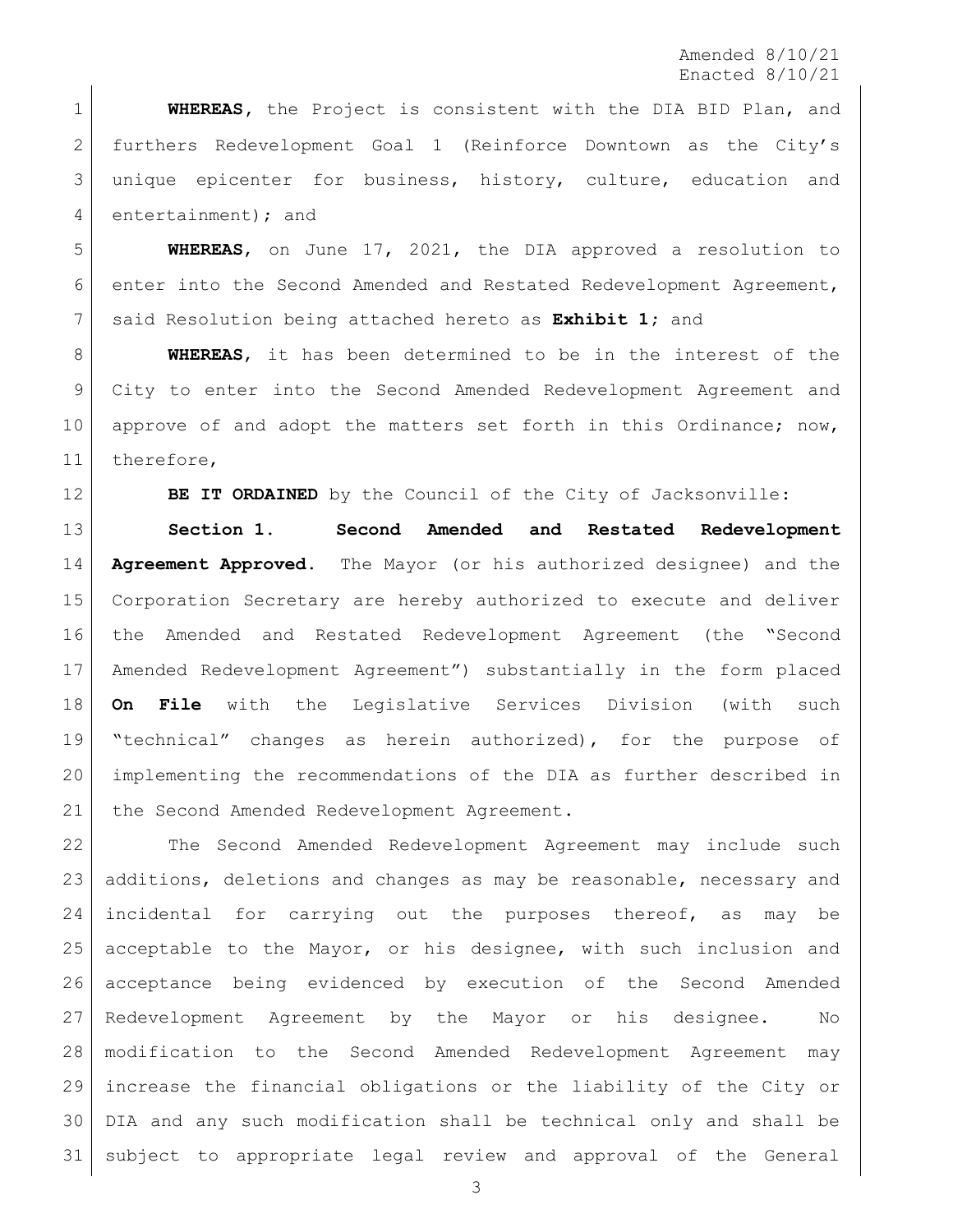Counsel, or his or her designee, and all other appropriate action required by law. "Technical" is herein defined as including, but not 3 limited to, changes in legal descriptions and surveys, descriptions 4 of infrastructure improvements and/or any road project, ingress and egress, easements and rights of way, performance schedules (provided that no performance schedule may be extended for up to six months without DIA Board approval) design standards, access and site plan, 8 which have no financial impact.

 **Section 2. Designation of Authorized Official and DIA as Contract Monitor.** The Mayor is designated as the authorized official of the City for the purpose of executing and delivering any contracts and documents and furnishing such information, data and documents for the Second Amended Redevelopment Agreement and related documents as may be required and otherwise to act as the authorized official of the City in connection with the Second Amended Redevelopment Agreement, and is further authorized to designate one or more other officials of the City to exercise any of the foregoing authorizations and to furnish or cause to be furnished such information and take or cause to be taken such action as may be necessary to enable the City to implement the Second Amended Redevelopment Agreement according to its terms. The DIA is hereby required to administer and monitor the Second Amended Redevelopment Agreement and to handle the City's responsibilities thereunder, including the City's responsibilities under such Second Amended Redevelopment Agreement working with and supported by all 26 relevant City departments.

 **Section 3. Oversight Department.** The Department of Public Works and the Downtown Investment Authority shall oversee the Project described herein.

 **Section 4. Further Authorizations.** The Mayor, or his designee, and the Corporation Secretary, are hereby authorized to